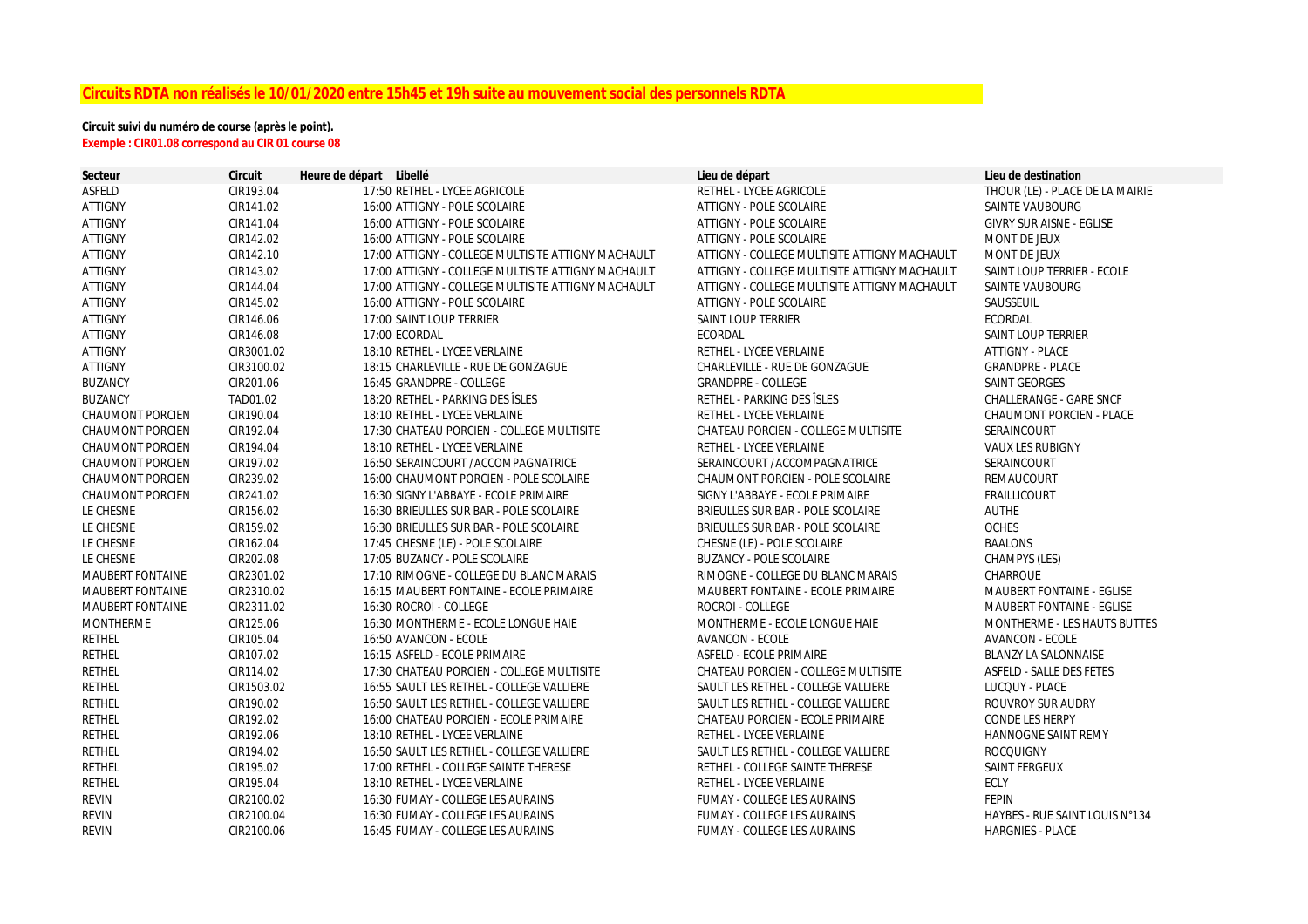# **Circuits RDTA non réalisés le 10/01/2020 entre 15h45 et 19h suite au mouvement social des personnels RDTA**

## **Circuit suivi du numéro de course (après le point). Exemple : CIR01.08 correspond au CIR 01 course 08**

| Secteur              | <b>Circuit</b> | Heure de départ Libellé                      | Lieu de départ                         | Lieu de destination                     |
|----------------------|----------------|----------------------------------------------|----------------------------------------|-----------------------------------------|
| <b>REVIN</b>         | CIR2100.08     | 17:40 HAYBES - GARE SNCF                     | <b>HAYBES - GARE SNCF</b>              | <b>HARGNIES - PLACE</b>                 |
| <b>REVIN</b>         | CIR2100.10     | 18:35 HAYBES - GARE SNCF                     | <b>HAYBES - GARE SNCF</b>              | <b>HARGNIES - PLACE</b>                 |
| <b>REVIN</b>         | CIR2503.02     | 17:30 REVIN - CITE SCOLAIRE JEAN MOULIN      | REVIN - CITE SCOLAIRE JEAN MOULIN      | <b>LONNY</b>                            |
| <b>REVIN</b>         | CIR61.04       | 17:30 REVIN - CITE SCOLAIRE JEAN MOULIN      | REVIN - CITE SCOLAIRE JEAN MOULIN      | <b>REVIN - CITE FAURE</b>               |
| <b>REVIN</b>         | CIR62.02       | 16:30 REVIN - COLLEGE GEORGE SAND            | REVIN - COLLEGE GEORGE SAND            | <b>REVIN - PLACE JEAN JAURES</b>        |
| <b>REVIN</b>         | CIR62.04       | 16:30 REVIN - COLLEGE GEORGE SAND            | REVIN - COLLEGE GEORGE SAND            | <b>MAZURES (LES)</b>                    |
| <b>REVIN</b>         | CIR63.02       | 17:30 REVIN - CITE SCOLAIRE JEAN MOULIN      | REVIN - CITE SCOLAIRE JEAN MOULIN      | REVIN - GARE SNCF                       |
| <b>REVIN</b>         | CIR63.06       | 17:30 REVIN - CITE SCOLAIRE JEAN MOULIN      | REVIN - CITE SCOLAIRE JEAN MOULIN      | <b>REVIN - GARE SNCF</b>                |
| <b>REVIN</b>         | CIR65.04       | 16:25 REVIN - RUE GAMBETTA (ACCOMPAGNATRICE) | REVIN - RUE GAMBETTA (ACCOMPAGNATRICE) | REVIN - QUAI CAMILLE DESMOULINS         |
| <b>REVIN</b>         | CIR71.02       | 16:55 FUMAY - COLLEGE LES AURAINS            | FUMAY - COLLEGE LES AURAINS            | <b>GIVET - EGLISE NOTRE DAME</b>        |
| <b>REVIN</b>         | CIR72.02       | 16:55 FUMAY - COLLEGE LES AURAINS            | <b>FUMAY - COLLEGE LES AURAINS</b>     | <b>REVIN - BOUVERIE</b>                 |
| <b>REVIN</b>         | LIGNEB.04      | 16:15 CHARLEVILLE - HDV PREFECTURE           | <b>CHARLEVILLE - HDV PREFECTURE</b>    | REVIN - ORZY BLOC 240                   |
| <b>REVIN</b>         | LIGNEB.05      | 17:17 REVIN - ORZY BLOC 240                  | REVIN - ORZY BLOC 240                  | <b>CHARLEVILLE - HDV RUE MONGE</b>      |
| REVIN                | LIGNEB.06      | 18:10 CHARLEVILLE - HDV PREFECTURE           | <b>CHARLEVILLE - HDV PREFECTURE</b>    | REVIN - ORZY BLOC 240                   |
| <b>ROCROI</b>        | CIR01.08       | 16:40 CHARLEVILLE - COLLEGE SCAMARONI        | CHARLEVILLE - COLLEGE SCAMARONI        | <b>WARNECOURT - HALLE</b>               |
| <b>ROCROI</b>        | CIR171.02      | 16:30 ROCROI - COLLEGE                       | ROCROI - COLLEGE                       | <b>GUE D'HOSSUS</b>                     |
| <b>ROCROI</b>        | CIR172.02      | 17:40 REVIN - CITE SCOLAIRE JEAN MOULIN      | REVIN - CITE SCOLAIRE JEAN MOULIN      | ROUILLY (LE)                            |
| <b>ROCROI</b>        | CIR173.04      | 16:30 ROCROI - COLLEGE                       | ROCROI - COLLEGE                       | SEVIGNY LA FORET                        |
| <b>ROCROI</b>        | CIR175.04      | 16:30 ROCROI - COLLEGE                       | ROCROI - COLLEGE                       | <b>REGNIOWEZ</b>                        |
| <b>ROCROI</b>        | CIR2600.02     | 17:40 REVIN - CITE SCOLAIRE JEAN MOULIN      | REVIN - CITE SCOLAIRE JEAN MOULIN      | ROCROI - CROIX DE FER                   |
| <b>ROCROI</b>        | CIR400.02      | 18:05 CHARLEVILLE - HDV PREFECTURE           | <b>CHARLEVILLE - HDV PREFECTURE</b>    | <b>GUE D'HOSSUS</b>                     |
| <b>ROCROI</b>        | LR2610.02      | 15:45 REVIN - AVENUE DANTON ZONE ARTISANALE  | REVIN - AVENUE DANTON ZONE ARTISANALE  | <b>ROCROI</b>                           |
| <b>RUMIGNY</b>       | CIR270.02      | 17:15 CHARLEVILLE - RUE DE FLANDRE           | <b>CHARLEVILLE - RUE DE FLANDRE</b>    | <b>HANNAPPES</b>                        |
| <b>RUMIGNY</b>       | CIR270.04      | 18:05 CHARLEVILLE - RUE DE FLANDRE           | <b>CHARLEVILLE - RUE DE FLANDRE</b>    | <b>HANNAPPES</b>                        |
| SEDAN                | CIR32.02       | 18:05 SEDAN - LYCEE JEAN BAPTISTE CLEMENT    | SEDAN - LYCEE JEAN BAPTISTE CLEMENT    | RAUCOURT - HLM                          |
| SEDAN                | CIR33.02       | 17:10 SEDAN - MJC CALONNE                    | SEDAN - MJC CALONNE                    | CHEMERY SUR BAR - POLE SCOLAIRE         |
| SEDAN                | CIR33.06       | 18:05 SEDAN - PLACE CALONNE                  | SEDAN - PLACE CALONNE                  | CHEMERY SUR BAR - POLE SCOLAIRE         |
| SEDAN                | CIR38.04       | 16:20 ANGECOURT                              | ANGECOURT                              | REMILLY AILLICOURT - ROUTE DE BAZEILLES |
| SEDAN                | CIR39.02       | 16:30 DOUZY - COLLEGE CARDOT                 | DOUZY - COLLEGE CARDOT                 | <b>BAZEILLES - PONT</b>                 |
| SEDAN                | CIR40.02       | 16:30 DOUZY - COLLEGE CARDOT                 | DOUZY - COLLEGE CARDOT                 | <b>ESCOMBRES</b>                        |
| SEDAN                | CIR45.02       | 16:30 RAUCOURT - COLLEGE MULTISITE           | RAUCOURT - COLLEGE MULTISITE           | CHEHERY - 2, PLACE DE L'EGLISE          |
| SEDAN                | CIR46.02       | 16:15 CHEMERY SUR BAR - POLE SCOLAIRE        | CHEMERY SUR BAR - POLE SCOLAIRE        | CHEMERY SUR BAR - POLE SCOLAIRE         |
| SEDAN                | CIR47.02       | 16:30 RAUCOURT - COLLEGE MULTISITE           | RAUCOURT - COLLEGE MULTISITE           | <b>OMONT - ABRIBUS</b>                  |
| SEDAN                | CIR48.02       | 16:15 CHEMERY SUR BAR - POLE SCOLAIRE        | CHEMERY SUR BAR - POLE SCOLAIRE        | CHEMERY SUR BAR - POLE SCOLAIRE         |
| SEDAN                | CIR50.02       | 16:30 RAUCOURT - COLLEGE MULTISITE           | RAUCOURT - COLLEGE MULTISITE           | <b>FONTENOIS</b>                        |
| SEDAN                | CIR56.02       | 16:30 DOUZY - COLLEGE CARDOT                 | DOUZY - COLLEGE CARDOT                 | POURU SAINT REMY - LE BICHET            |
| SEDAN                | CIR58.02       | 17:20 SEDAN - LYCEE JEAN BAPTISTE CLEMENT    | SEDAN - LYCEE JEAN BAPTISTE CLEMENT    | AMBLIMONT - CENTRE                      |
| SEDAN                | CIR58.04       | 18:05 SEDAN - LYCEE JEAN BAPTISTE CLEMENT    | SEDAN - LYCEE JEAN BAPTISTE CLEMENT    | AMBLIMONT - CENTRE                      |
| SEDAN                | CIR58.06       | 18:05 SEDAN - LYCEE JEAN BAPTISTE CLEMENT    | SEDAN - LYCEE JEAN BAPTISTE CLEMENT    | AMBLIMONT - CENTRE                      |
| CHARLEVILLE-MEZIERES | CIR02.02       | 16:30 PRIX LES MEZIERES - POLE SCOLAIRE      | PRIX LES MEZIERES - POLE SCOLAIRE      | PRIX LES MEZIERES - POLE SCOLAIRE       |
| CHARLEVILLE-MEZIERES | CIR07.04       | 16:30 BOULZICOURT - POLE SCOLAIRE            | <b>BOULZICOURT - POLE SCOLAIRE</b>     | <b>CHAMPIGNEUL SUR VENCE</b>            |